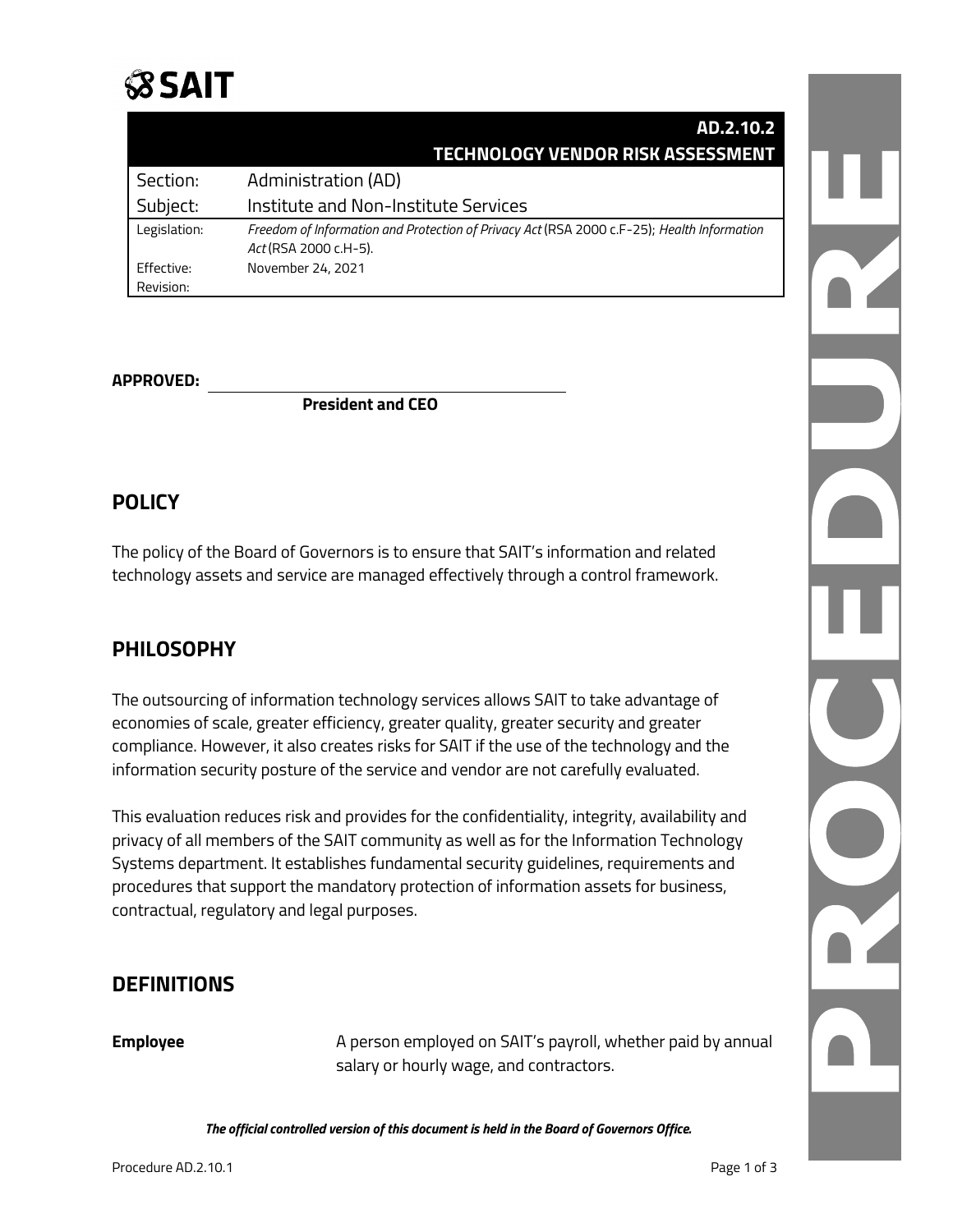

**Institutional data Data that is created, collected, maintained, transmitted and** stored by or for the institution to conduct institution business. It includes data used for planning, managing, operating, controlling or auditing institution functions and operations and as defined by the Data Governance Council/Steering Committee. It is not limited to data or information stored on centrally managed databases/servers. Data can also be stored on hosted services, individual desktops, paper files and electronic files such as spreadsheets.

# **GOVERNING PRINCIPLES**

- 1. This procedure applies to all SAIT systems and assets, employees, vendors and agents operating on behalf of the institution.
- 2. Outsourced IT services that are used to store, process, or transmit data shall be subject to review regardless of cost.
- 3. Individual schools/departments may choose to have additional security and controls that are greater than those outlined in this procedure.

# **PROCEDURE**

- 1. If the vendor or service will access institutional data, the acquisition process will include a third-party risk assessment completed by the vendor. The requesting school/department ("requestor") will require the vendor to complete the third-party risk assessment as soon as they decide to engage the vendor for the solution.
- 2. The Request for Proposal ("RFP") process requires the vendor finalists to complete the third-party risk assessment. The results of the information contained within the thirdparty risk assessment should be taken into consideration when choosing a vendor using the RFP process.
- 3. Completed third-party risk assessments will be reviewed by the Information and Technology Services' department's Information Security team. If additional questions arise as the result of the completed assessment, Information Security team employees will reach out to either the requestor or vendor contact, depending upon the nature of those questions. It may take longer to obtain approval for technology solutions that access sensitive or restricted data than for solutions that do not access such data.

*The official controlled version of this document is held in the Board of Governors Office.*